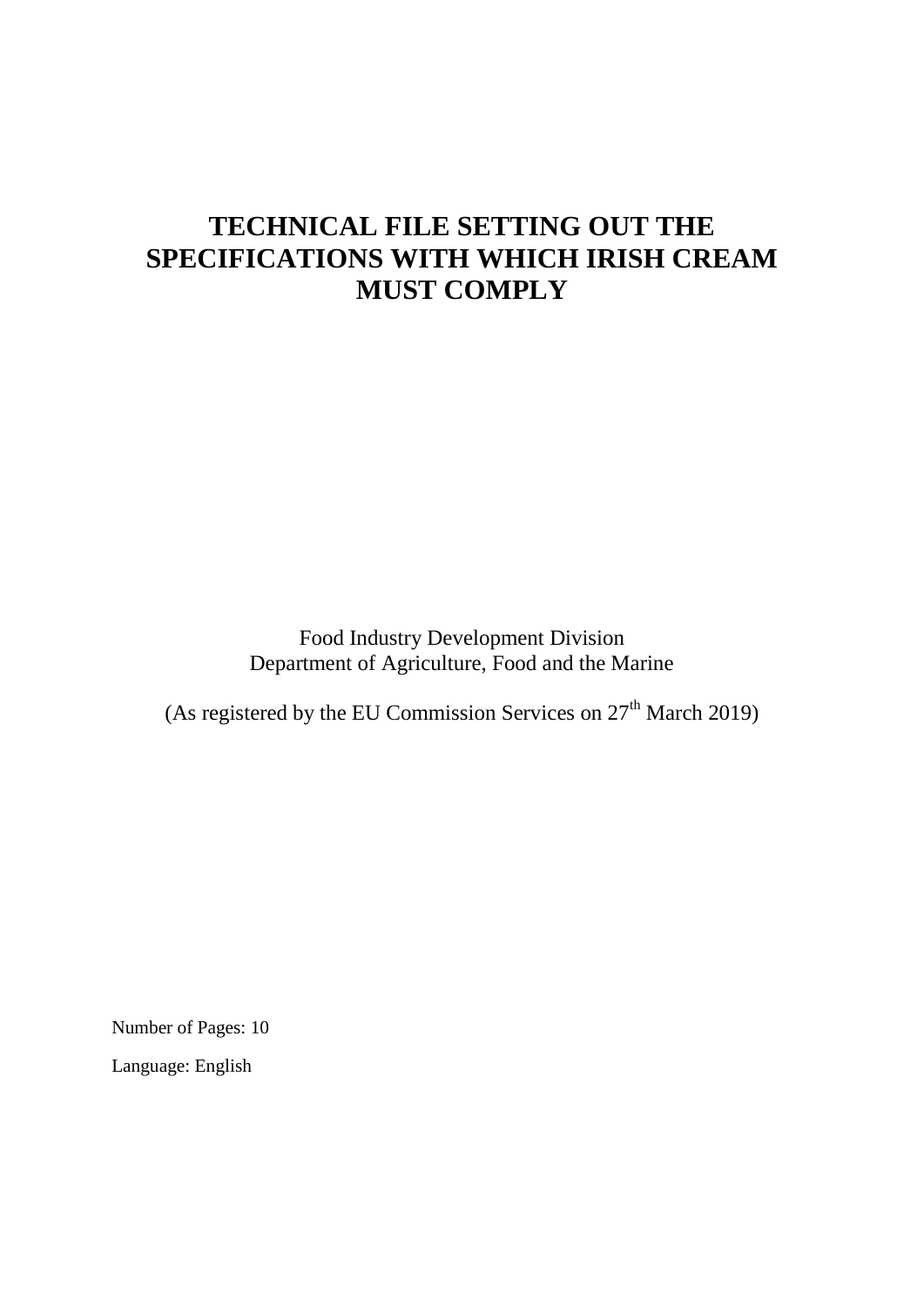## **TABLE OF CONTENTS**

| <b>TECHNICAL FILE SETTING OUT THE SPECIFICATIONS WITH WHICH IRISH</b>             |  |
|-----------------------------------------------------------------------------------|--|
| NAME AND CATEGORY OF SPIRIT DRINK INCLUDING THE GEOGRAPHICAL INDICATION:  1<br>1. |  |
| 1.1.                                                                              |  |
| 1.2.                                                                              |  |
| 1.2.                                                                              |  |
| 1.2.                                                                              |  |
| DESCRIPTION OF THE SPIRIT DRINK INCLUDING PRINCIPAL PHYSICAL, CHEMICAL AND<br>2.  |  |
| 2.1.                                                                              |  |
| 2.2.                                                                              |  |
| 2.3.                                                                              |  |
| 2.3.1                                                                             |  |
| 2.3.2                                                                             |  |
| 2.3.3                                                                             |  |
| 2.3.4                                                                             |  |
| 2.3.5                                                                             |  |
| 2.3.6                                                                             |  |
| 3.                                                                                |  |
| $4_{\cdot}$                                                                       |  |
| 4.1.                                                                              |  |
| 4.2.                                                                              |  |
| 4.3.                                                                              |  |
| 4.4.                                                                              |  |
| DETAILS BEARING OUT THE LINK WITH THE GEOGRAPHICAL ENVIRONMENT OR THE<br>5.       |  |
|                                                                                   |  |
|                                                                                   |  |
|                                                                                   |  |
|                                                                                   |  |
| 5.4.1                                                                             |  |
| 5.4.2                                                                             |  |
| ANY REQUIREMENTS LAID DOWN BY COMMUNITY AND/OR NATIONAL PROVISIONS AND/OR<br>6.   |  |
| 7 <sub>1</sub>                                                                    |  |
| 8.                                                                                |  |
|                                                                                   |  |
| 9.                                                                                |  |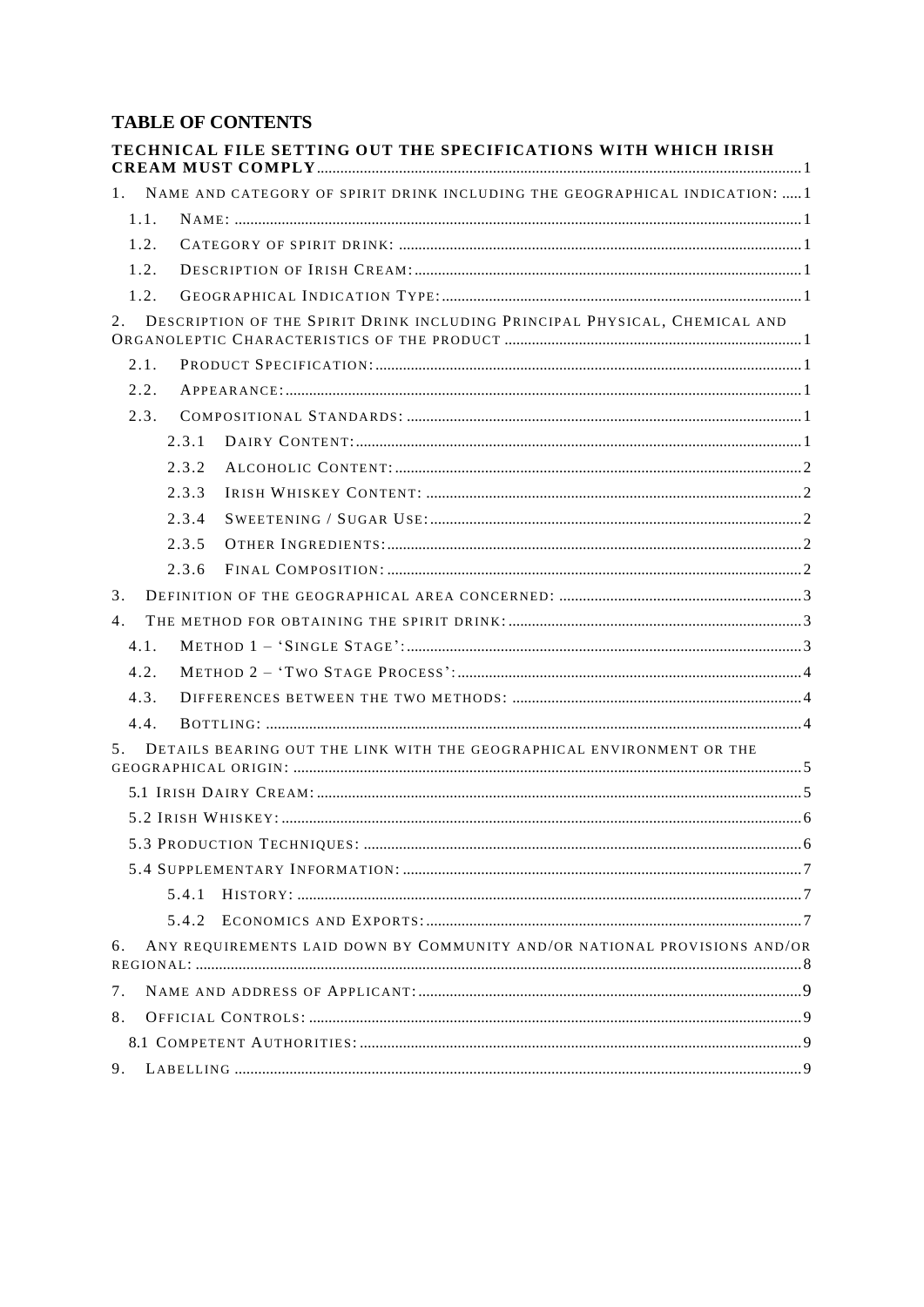<span id="page-2-0"></span>**1. NAME AND CATEGORY OF SPIRIT DRINK INCLUDING THE GEOGRAPHICAL INDICATION:**

# <span id="page-2-1"></span>**1.1. NAME:**

Irish Cream

## <span id="page-2-2"></span>**1.2. CATEGORY OF SPIRIT DRINK:**

Liqueur (category 32 in Annex II to Regulation (EC) No 110/2008)

## **1.3 DESCRIPTION OF IRISH CREAM:**

Blend of fresh Irish dairy cream in a flavoured/sweetened alcohol base containing Irish Whiskey and other permitted ingredients.

## **1.4 GEOGRAPHICAL INDICATION TYPE:**

Protected Geographical Indication (PGI)

# <span id="page-2-3"></span>**2. DESCRIPTION OF THE SPIRIT DRINK INCLUDING PRINCIPAL PHYSICAL, CHEMICAL AND ORGANOLEPTIC CHARACTERISTICS OF THE PRODUCT 2.1. PRODUCT SPECIFICATION:**

Irish Cream is a spirit drink with a minimum alcohol by volume of 15% v/v. They are only produced on the island of Ireland including Northern Ireland and consist of stable emulsions of fresh Irish dairy cream in a flavoured and sweetened alcohol base, and which contain Irish whiskey as defined by the Irish Whiskey Act, 1980 and its amendments and the technical file under Regulation (EC) No 110/2008.

# **2.2. APPEARANCE:**

The spirit drink is cream coloured and its hue can vary depending on specific flavours and ingredients. The product has a homogenous and smooth consistency providing a stable emulsion without appearances of physical instability during its commercial shelf-life.

The dairy cream in addition to the process of homogenisation of the cream liqueur, which occurs during production, confers a smooth texture and perceptibly pleasant mouth-feel whilst, on imbibing, the gradual melting of the butter-fat over time delivers a progressive release of the flavour compounds present and improves sensory perceptions during consumption.

# **2.3. COMPOSITIONAL STANDARDS:**

# **2.3.1. DAIRY CONTENT:**

Irish Cream liqueur shall contain a minimum of 10% milk fat when measured on a weight/volume basis in the final product. The milk fat content in Irish Cream liqueur shall consist of fresh Irish dairy cream produced on the island of Ireland including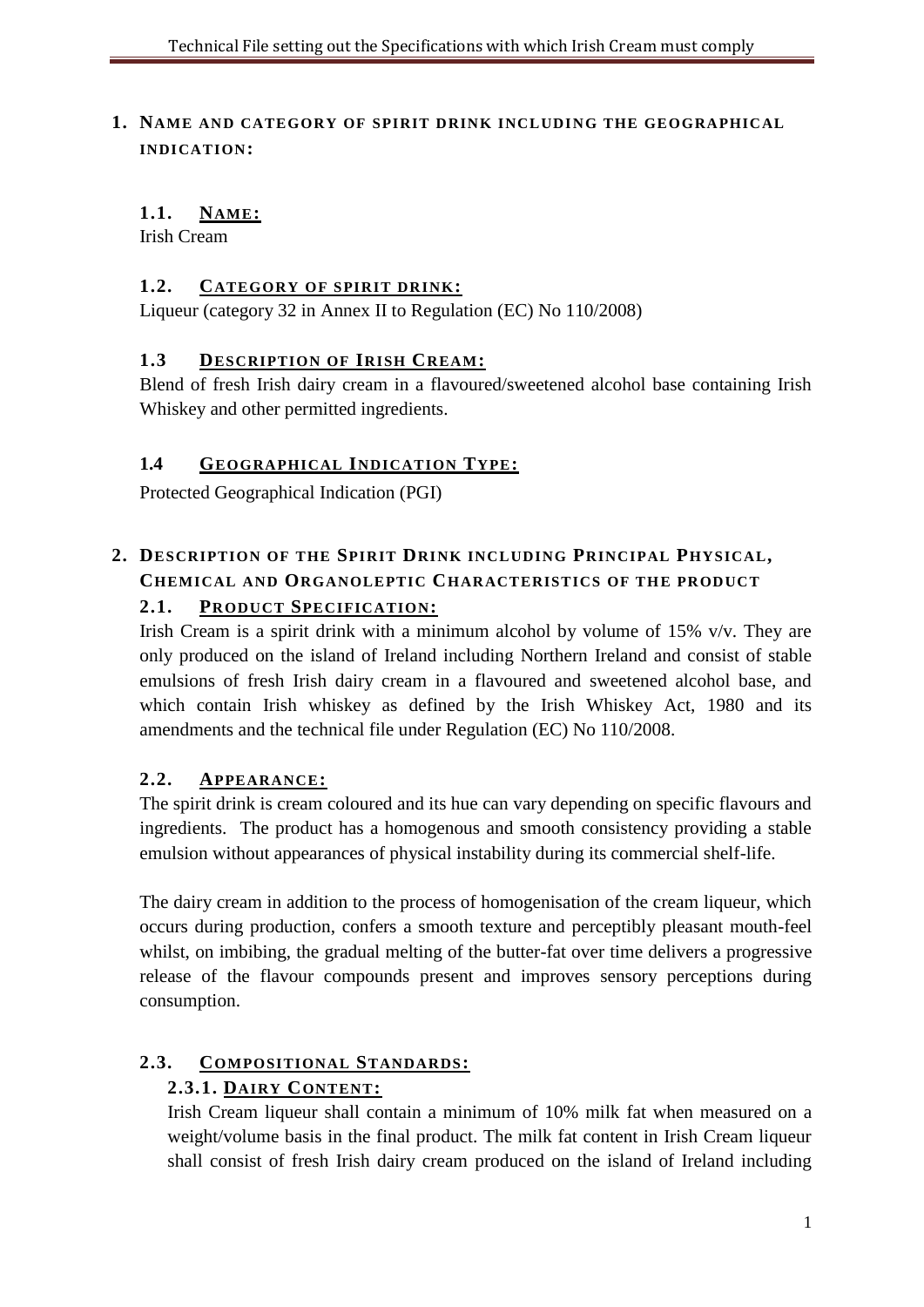Northern Ireland from Irish milk obtained on the island of Ireland including Northern Ireland and which complies with Council Regulation 2597/97 as amended. Cream means that part of the cow's milk which is rich in fat, and which has been separated by skimming or otherwise and obtained from milk. It shall be pasteurised but shall not be sterilised, UHT treated or frozen.

## **2.3.2. ALCOHOL CONTENT:**

The minimum alcoholic strength of Irish Cream is  $15\%$  v/v which is obtained by the use of ethyl alcohol of agricultural origin or from distillates of agricultural origin. A portion of the final alcohol content will arise by reason of the presence of Irish whiskey and additionally any alcohol of agricultural origin present in the flavours used in the production of Irish Cream.

## **2.3.3. IRISH WHISKEY CONTENT:**

The alcohol content of Irish Cream shall contain a minimum of 1% of Irish Whiskey. Such whiskey must comply with the requirements specified in the Irish Whiskey Act, 1980 and any subsequent amendments and the technical file under Regulation No 110/2008.

## **2.3.4. SWEETENING / SUGAR USE:**

Irish Cream has a minimum sugar content, expressed as invert sugar, of 100 grams per litre. This sugar can be in the form of any one or any combination of more than one sweetener as permitted in Annex I of Regulation 110/2008.

# **2.3.5. OTHER INGREDIENTS:**

The flavours, emulsifiers, stabilisers, chelating agents and colours contained in the product shall be those permitted for use in food or alcoholic beverages by legislation.

# **2.3.6. FINAL COMPOSITION:**

The final product shall embrace the characteristics, taste and properties of Irish Cream Liqueur. Irish Cream Liqueur cannot be produced in concentrated form for future reconstitution in a secondary location off the island of Ireland.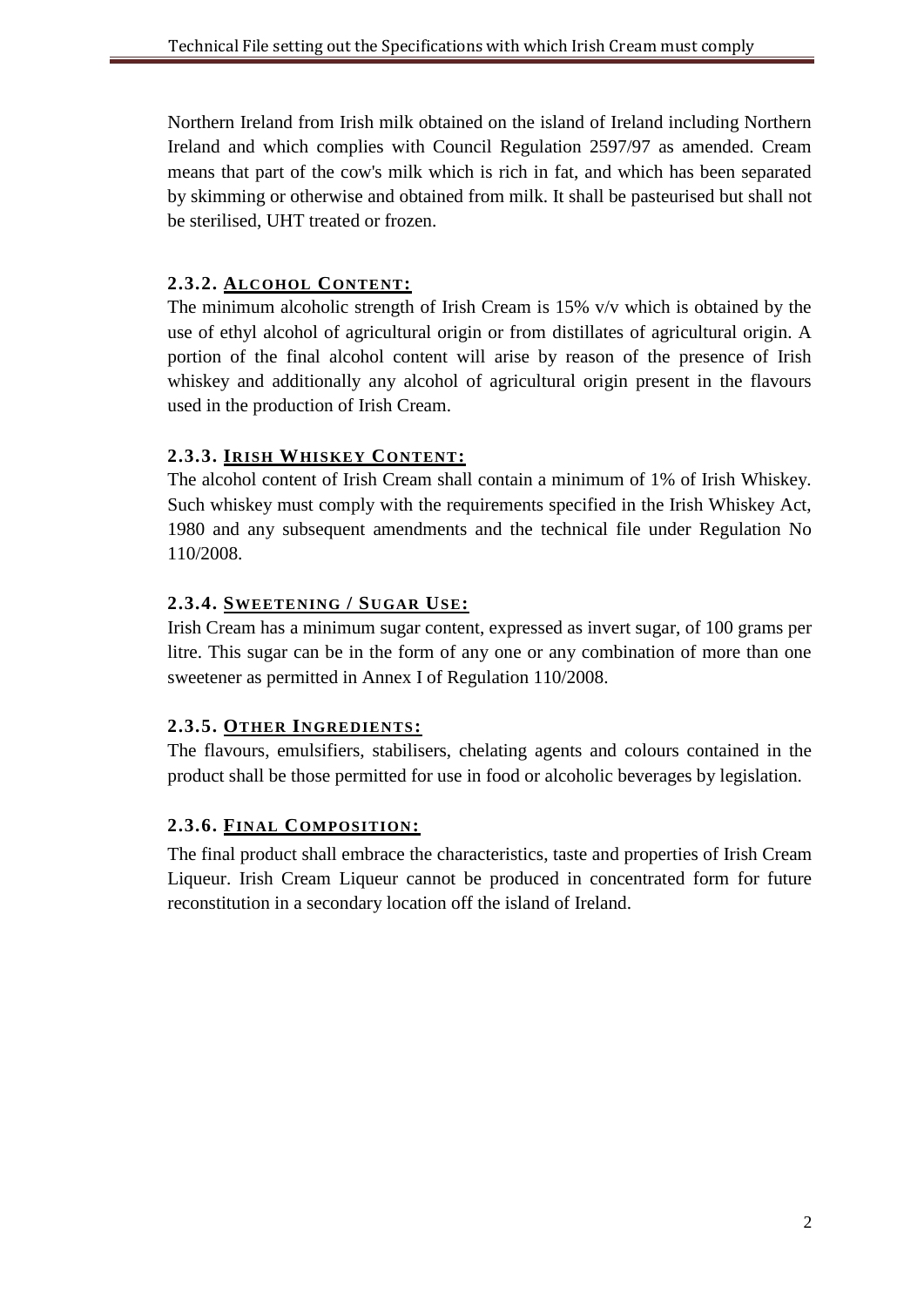#### <span id="page-4-0"></span>**3. DEFINITION OF THE GEOGRAPHICAL AREA CONCERNED:**

Production of Irish Cream must take place in the geographical area of the island of Ireland.



#### <span id="page-4-1"></span>**4. THE METHOD FOR OBTAINING THE SPIRIT DRINK:**

Irish cream consists of a mixture of fresh Irish dairy cream, alcohol, together with sugar and/or honey or other carbohydrates substances and possible addition of flavourings and other ingredients and contains Irish Whiskey. The levels and percentage of each ingredient present may vary, thus contributing to brand individuality.

There are two methods for the production of Irish Cream.

## **4.1. METHOD 1 – 'SINGLE STAGE':**

- i. Initial spirit premix preparation includes the combining of alcohol, carbohydrates, water and also usually flavourings and colourings;
- ii. Second premix sometimes termed a 'protein premix', is prepared by:
	- a) Dissolving citric acid (or its salt) and dairy protein and/or other natural proteins, in water. Further emulsifiers may be added to better reinforce the dairy emulsifier.
	- b) Mixing this thoroughly with Irish dairy cream.
- iii. The product mixture is finally prepared by mixing the initial spirit premix with the second/protein premix.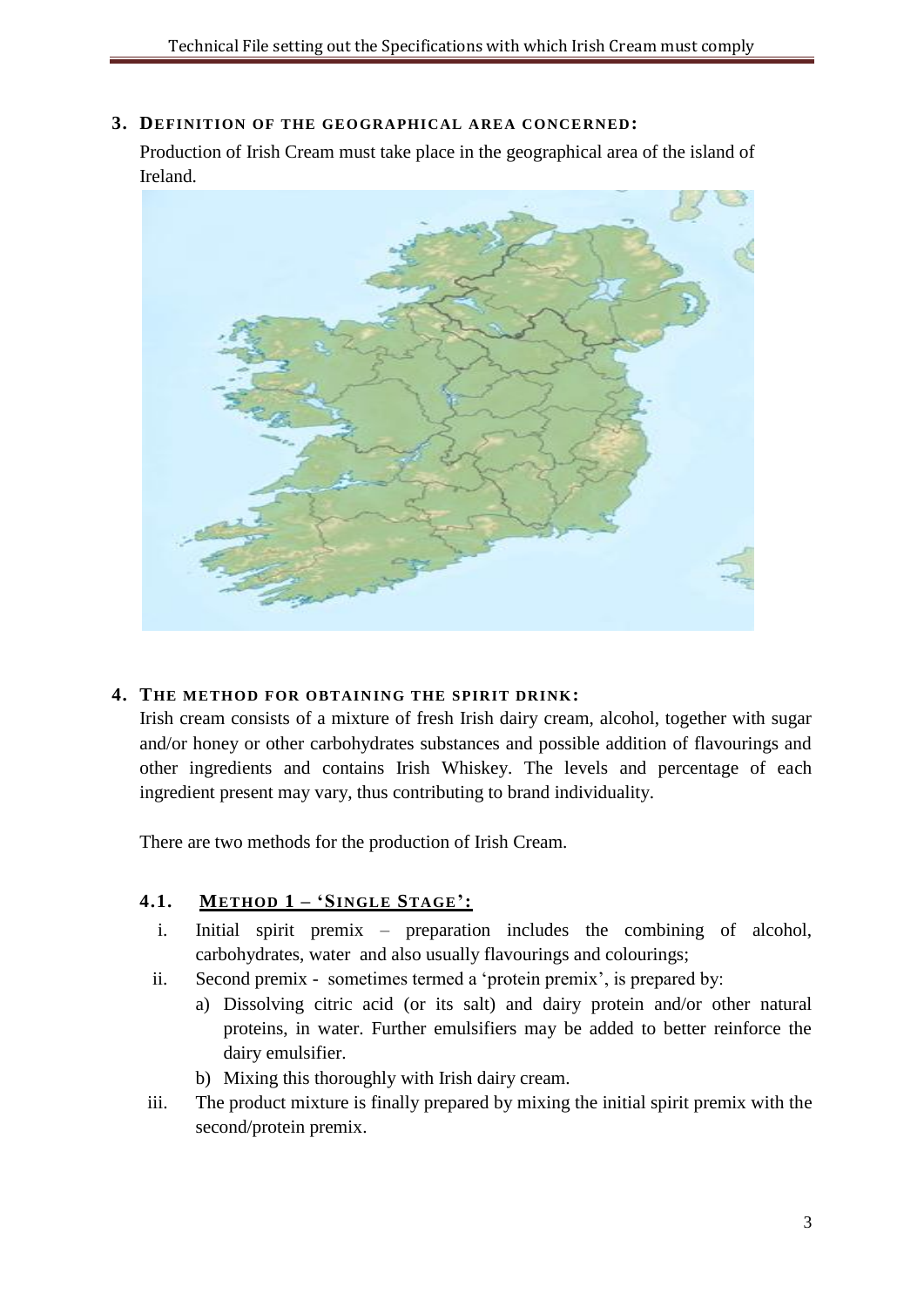iv. The complete product mixture is homogenised so that the average particle size of the cream globule is reduced to less than 5 microns, preferably less than 2 microns.

The addition of dairy protein and/or other natural proteins, which together act as emulsifiers to the dairy cream, is an essential part of the production process as effective emulsification imparts shelf life to Irish Cream by protecting the dairy cream from the otherwise adverse effects of the alcohol present.

## **4.2. METHOD 2 – 'TWO STAGE PROCESS':**

- i. A protein premix, is prepared by:
	- a) Dissolving citric acid (or its salt) and dairy protein, and/or other natural proteins, in water. Further emulsifiers may be added to better reinforce the dairy emulsifier.
	- b) Mixing this thoroughly with Irish dairy cream.
- ii. The mixture is homogenised so that the average particle size of the cream globule is reduced to less than 5 microns, preferably less than 2 microns.
- iii. The spirit premix is prepared and includes the combining of alcohol, carbohydrates, water, and also usually flavourings and colourings.
- iv. The spirit premix is subsequently added to the homogenised mixture outlined in point ii above.

## **4.3. DIFFERENCE BETWEEN THE TWO METHODS:**

The difference in the two processes consequently lies in the fact that in the single stage process all ingredients are homogenized while, in the two stage process, only the dairy and emulsified portions are homogenised.

Both processes outlined above are designed to ensure effective emulsification of the milk fat globule and the subsequent reduction of the emulsified milk fat globule particle size to ensure that the criteria of Stokes' Law are optimised in the final product. The creation of these properties consequently ensures that the normally incompatible mixture of Irish dairy cream and alcohol will remain stable for the appropriate commercial shelf life.

## **4.4. BOTTLING:**

Irish Cream is manufactured on the island of Ireland. Bottling may take place outside the island. Any bottling taking place outside of the island will be subject to company controls and official verification, which will ensure the products' safety and integrity.

With regard to bottling outside the island of Ireland, the Irish authorities consider that within the European Union this would be taken into account by other Member States in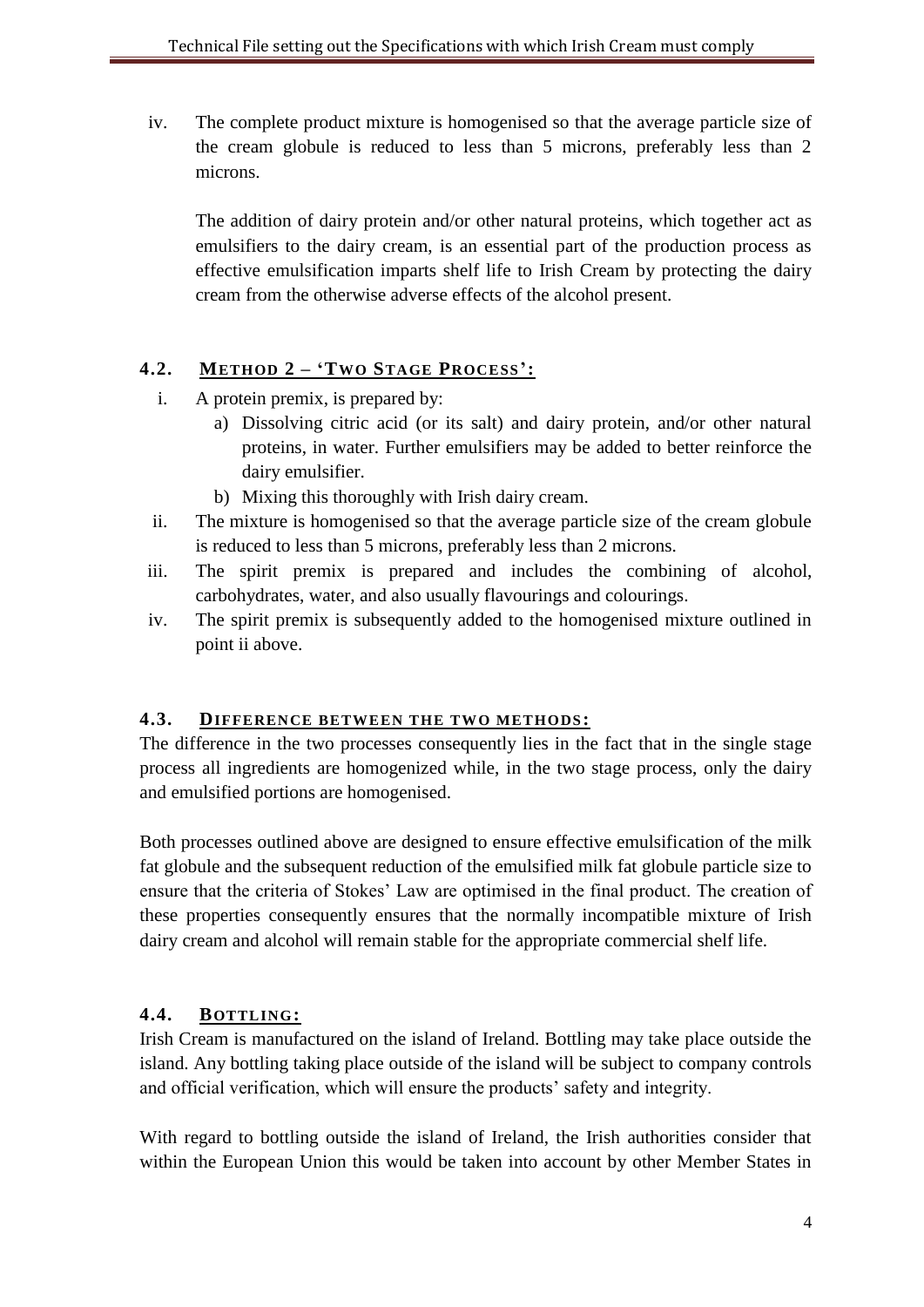the context of their own multi annual control plans. In regard to third countries, inspection will be undertaken by officials from the Department of Agriculture, Food and the Marine as appropriate and with the agreement of the UK authorities where Irish Cream is manufactured in Northern Ireland.

## <span id="page-6-0"></span>**5. DETAILS BEARING OUT THE LINK WITH THE GEOGRAPHICAL ENVIRONMENT OR THE GEOGRAPHICAL ORIGIN:**

Production of Irish Cream must take place in the geographical area of the island of Ireland.

Three elements form the basis for the claim for a Geographical Indication for Irish Cream:

- 1. Use of Irish Diary Cream
- 2. Use of Irish Whiskey
- 3. Creation of Cream Liqueur Production Techniques in Ireland

# **5.1. IRISH DAIRY CREAM:**

Irish Cream Liqueur must contain fresh Irish dairy cream coming from Irish milk which complies with Council regulation 2597/97 of 18 December 1997 or equivalent. Irish milk is milk produced on the island of Ireland including Northern Ireland.

Since the unique Irish seasonal and cattle herd husbandry practices affect milk and milkfat characteristics, the use of this ingredient imparts distinctive quality and organoleptic properties to the final product.

Irish dairy products have intrinsic characteristics due to Ireland's geographic location and its climatic seasonality, giving such products a number of unique characteristics. As an island washed by the Gulf Stream, Ireland experiences a much more moderate climate than it might otherwise expect at this latitude. In consequence, the resulting climate is uniquely suited for grass production. The seasonality of grass production affects cattle feeding patterns and other major aspects of animal husbandry, such as the particularly extensive reliance on grass as a natural feedstuff. All these circumstances make Ireland uniquely suited to the production of dairy produce with consistent and superior quality.

The cream selected for use in Irish Cream comes from cows that feed outdoors on grass for most of the year. Some 80% of Ireland's agricultural land is devoted to grassland and a mild climate and plentiful rainfall contribute to a grass growth rate exceeding the European average by over a third. Cows graze outdoors for up to 300 days a year and up to 95-97% of their diet is grass.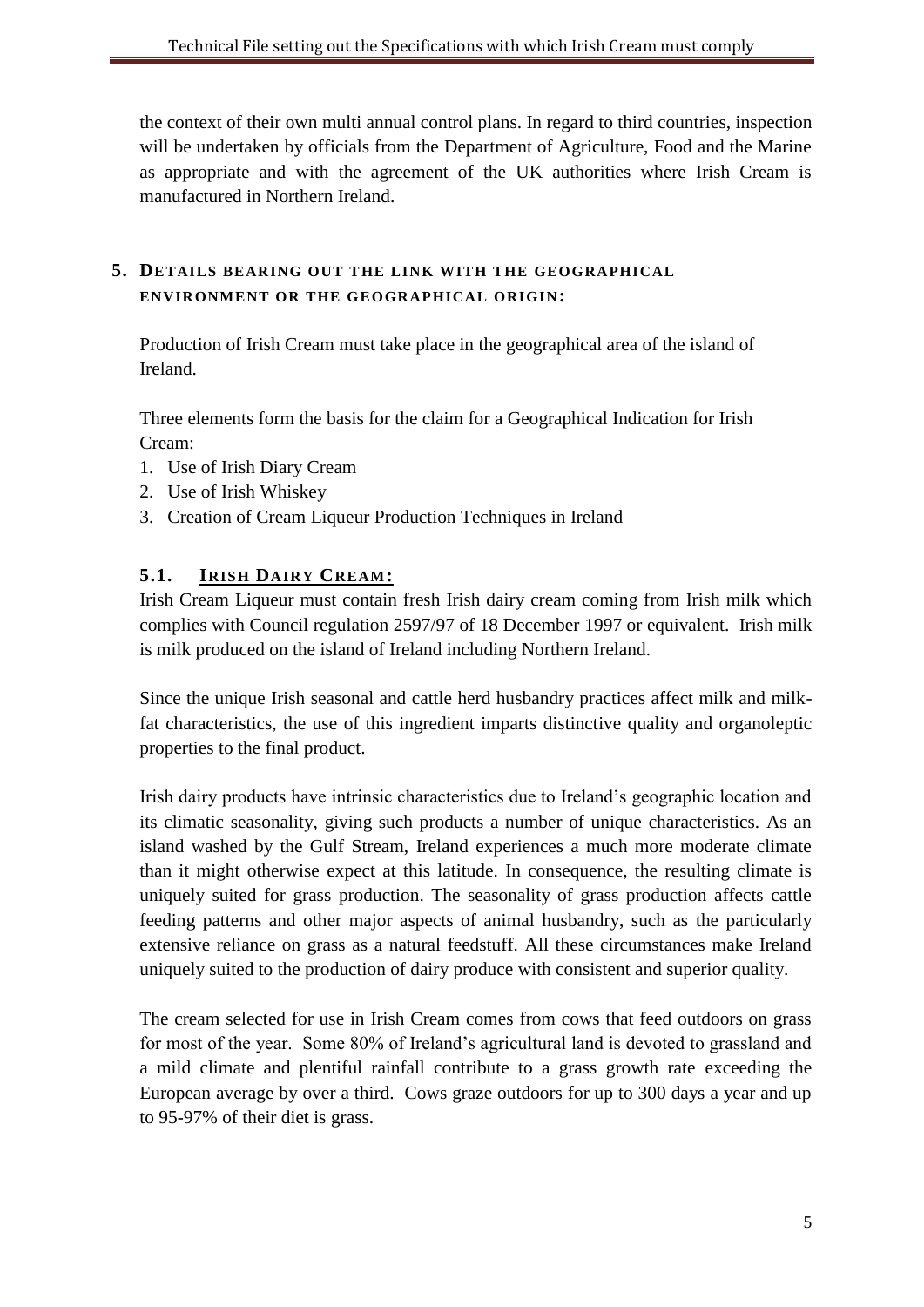The grass based diet imparts a characteristic golden yellow colour in the high fat cream used as a raw material for Irish Cream. This colour is the direct result of the high concentration of the antioxidant and vitamin A precursor, β-Carotene pigment which enters the diet of the cow through the grass. This parameter can be demonstrated with significantly higher b\* scores on a Hunter Lab scale indicating samples are more yellow. The antioxidant capacity of this pigment also has an effect on the sensory properties in that it prevents lipid oxidation and ensures that the fresh, creamy, dairy compounds are preserved and dominant.

Other compounds that affect the taste of Irish cream are terpenes, aldehydes, toluene, phenolic and nitrogen heterocycles. These may be transferred to the milk of the cow from their environment through inhalation or digestion or a combination. The relative concentrations of linolenic acid (18:3) and eicosapentaenoic acid (20:5) and the ratio of eicosapentaenoic acid to arachidonic acid (20:4) which is critical for the formation of omega-3 derived eicosanoids are significantly higher in milk from grass fed cows.

In summary the distinct physicochemical and organoleptic properties associated with cream from grass fed cows directly affect the characteristics of Irish Cream.

# **5.2. IRISH WHISKEY:**

The unique, intrinsic qualities of the product are enhanced by its Irish Whiskey content, which must be used in the production of Irish Cream. Irish Whiskey is a Geographical Indication and is a distinctive whiskey which has flavours that develop as a result of the use of Irish grain, water and maturation in wooden casks on the island of Ireland for a minimum of three years. The creation of Irish whiskey is a highly skilled process and requires the individual experience and expertise of the Distiller, stillman and blender to ensure the finest, high quality whiskey is produced.

## **5.3. PRODUCTION TECHNIQUES:**

The technique of creating cream liqueurs was developed in Ireland. The creative combination of fresh Irish dairy cream, spirits and Irish Whiskeys proved an instant hit among consumers.

This success resulted in other producers around the world replicating the technique to produce similar products. Irish Cream, as the original, continues to be the most popular product within the liqueur category.

The original adoption, subsequent optimisation and commercialisation of the production techniques in Ireland further supports the Geographical Indication claim for Irish Cream.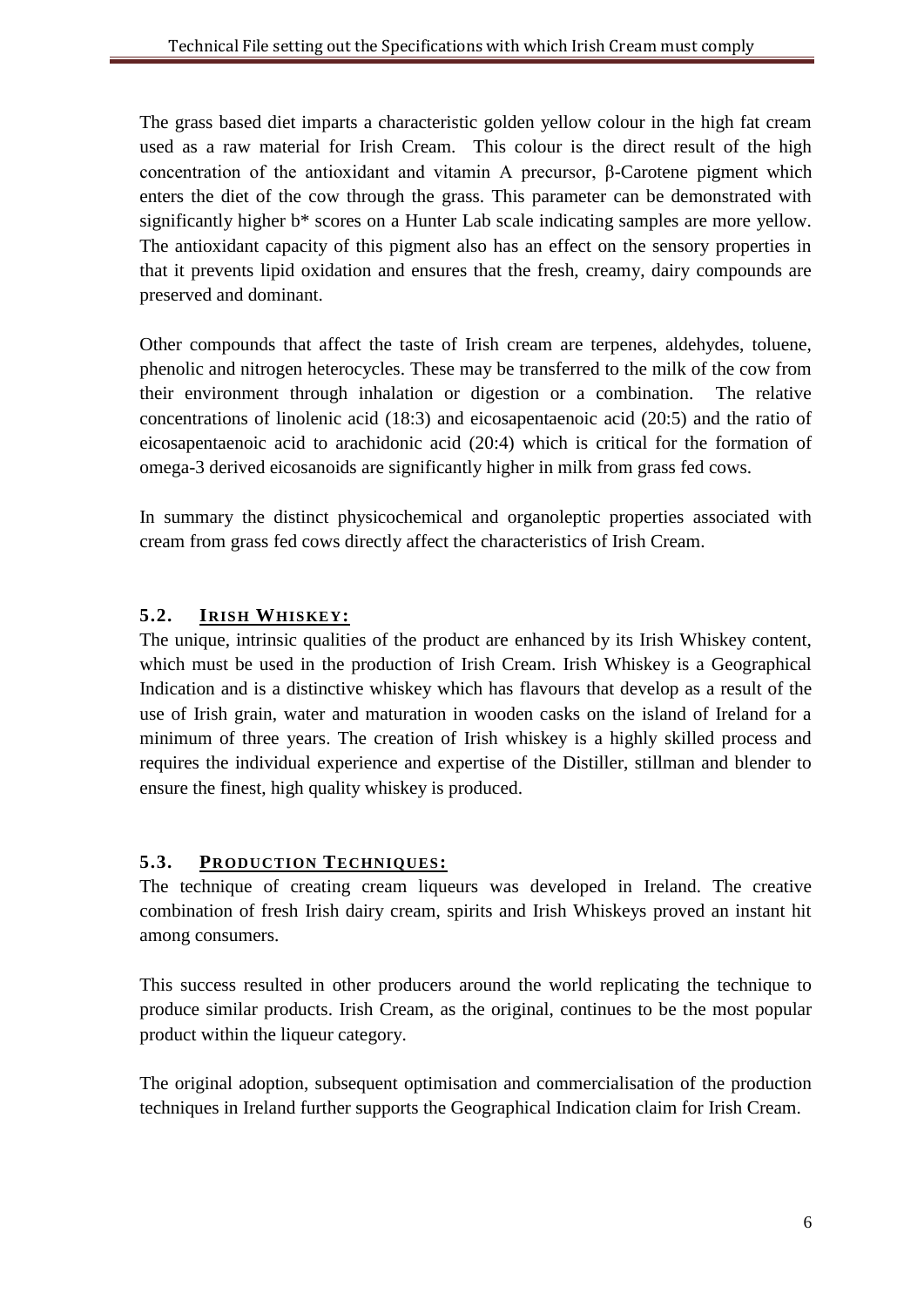## **5.4. SUPPLEMENTARY INFORMATION:**

## **5.4.1. HISTORY:**

Irish Cream is a relatively recent addition to the pantheon of traditional Irish drinks. Indeed when they were first unveiled in Dublin in 1974, Irish Cream created a novel category of spirit drinks. The combination of fresh Irish dairy cream, spirits and Irish whiskey has proven to be extremely popular and Irish Cream Liqueurs have contributed substantially to the global growth of the liqueur sector.

## **5.4.2. ECONOMICS AND EXPORTS:**

Irish Cream Liqueurs are very valuable to numerous and varied sectors of the Irish economy but most particularly to the Irish dairy industry. Approximately 350 million litres of fresh Irish milk are required annually to produce Irish Cream Liqueur.

Apart from the direct value of the huge export of Irish Cream, the added-value of the procurement of quality Irish raw materials and premium packaging currently accounts for a major contribution to our national economy. It is estimated that currently Irish Cream Liqueur is the largest contributor to Irish beverage exports with over 270 hundred thousand bottles being produced daily. Over 90% of Irish Cream is exported.

Many employment opportunities were created in Irish Cream plants and also in the factories and processing plant of their suppliers.

# **6. ANY REQUIREMENTS LAID DOWN BY COMMUNITY AND/OR NATIONAL PROVISIONS AND/OR REGIONAL:**

# **6.1. LEGISLATION:**

**Spirit Drinks:** Regulation (EC) No. 110/2008 of the European Parliament and of the Council of 15th January 2008, Commission Implementing Regulation (EU) No 716/2013 of 25 July 2013 laying down rules for the application of Regulation (EC) No 110/2008 of the European Parliament and of the Council on the definition, description, presentation, labelling and the protection of geographical indications of sprit drinks.

National legislation enforcing these including SI No 429/2009 – European Communities (Spirits Drinks) Regulation 2009 amended by SI No 118 of 2013 European Communities (Spirit Drinks) (Amendment) Regulation 2013 and any subsequent amendment or replacements.

**Milk**: REGULATION (EU) No 1308/2013 of the European Parliament and of the Council of 17 December 2013 establishing a common organisation of the markets in agricultural products and repealing Council Regulations (EEC) No 922/72, (EEC) No 234/79, (EC) No 1037/2001 and (EC) No 1234/2007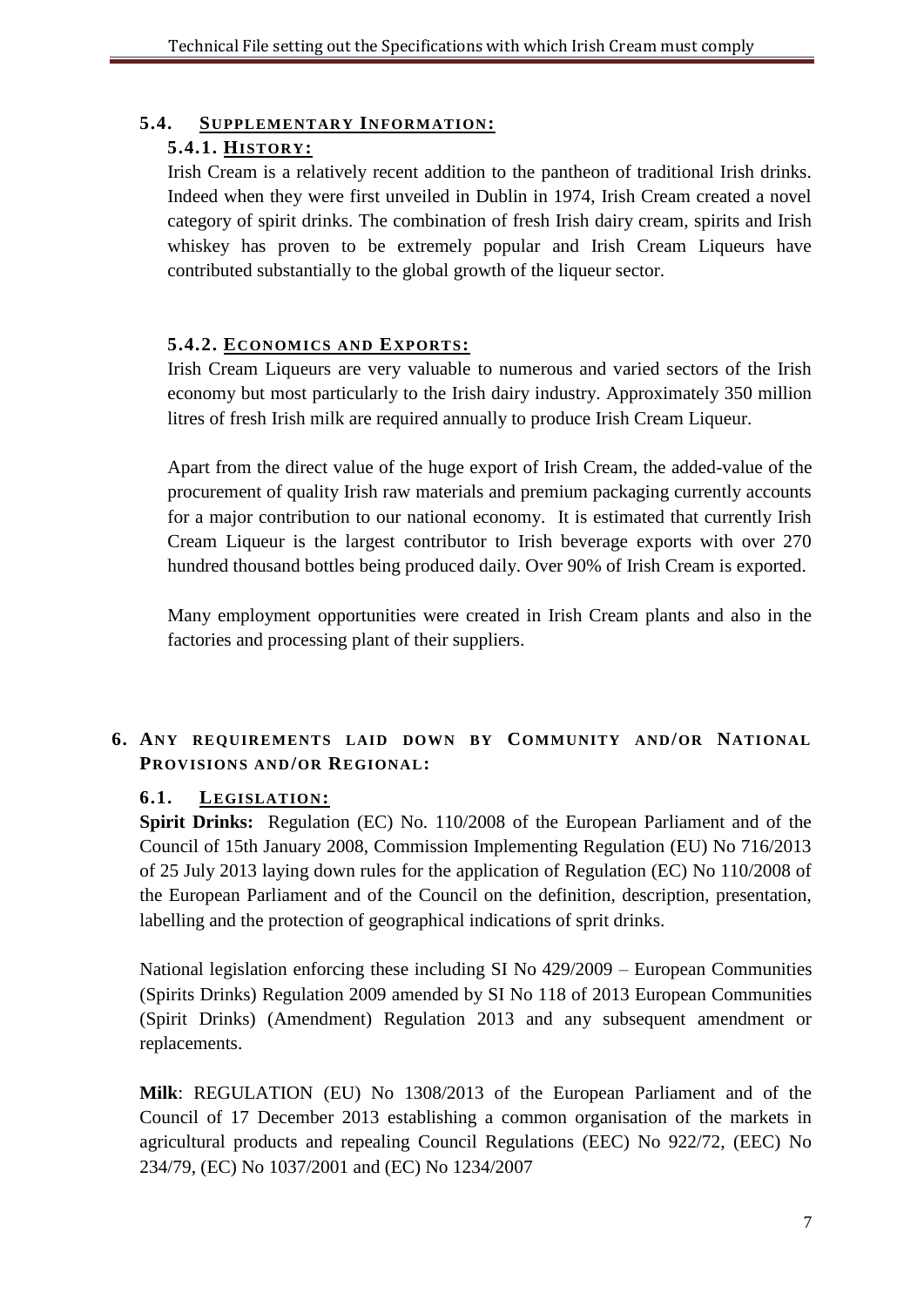**Cream**: Council Regulation (EEC) No. 1898/87 of 2 July 1987 (amended by Commission Regulation (EEC) no 222/88 and Council Decision 95/1/EC)

**Whiskey**: Irish Whiskey Act 1980

**Colours and Sweeteners**: Regulation (EC) No 1333/2008 of The European Parliament and of the Council of 16 December 2008 on food additives and amendments. And Commission Regulation (EU) No 231/2012 of 9 March 2012 laying down specifications for food additives listed in Annexes II and III to Regulation (EC) No 1333/2008 of the European Parliament and of the Council and amendments.

**Hygiene and Food Safety**: Regulation (EC) No 852/2004 of the European Parliament and of the Council of 29 April 2004, amending Regulations (EC) 178/2002 of the European Parliament and of the Council of 28 January 2002, Commission Regulation (EC) No 1019/2008 of 17 October 2008. And Regulation (EC) No 219/2009 of the European Parliament and of the Council of 11 March 2009.

**Labelling Advertising and Presentation of Foodstuffs**: Regulation (EU) No 1169/2011 of the European Parliament and of the Council of 25 October 2011 on the provision of food information to consumers, amending Regulations (EC) No 1924/2006 and (EC) No 1925/2006, of the European Parliament and the Council, and repealing Commission Directive 87/250/EEC, Council Directive 90/496/EEC, Commission Directive 1999/10/EC, Directive 2000/13/EC of the European Parliament and of the Council, Commission Directives 2002/67/EC and 2008/5/EC and Commission regulation (EC) No 608/2004.

**Flavouring**: Regulation (EC) No 1334/2008 of the European Parliament and of the Council of 16 December 2008 on flavourings and certain food ingredients with flavouring properties for use in and on foods and amending Regulation (EC) No 1601/91 of the Council, Regulations (EC) No 2232/96 and (EC) No 110/2008 and Directive 2000/13/EC.

#### <span id="page-9-0"></span>**7. NAME AND ADDRESS OF APPLICANT:**

**Applicant name:** Department of Agriculture Food and the Marine **Address:** Food Industry Development Division, Department of Agriculture Food and the Marine, Agriculture House, Kildare Street, Dublin 2, Ireland.

**Telephone:** +353 1 607 2371 **Email:** [Spiritdinks@agriculture.gov.ie](mailto:Spiritdinks@agriculture.gov.ie)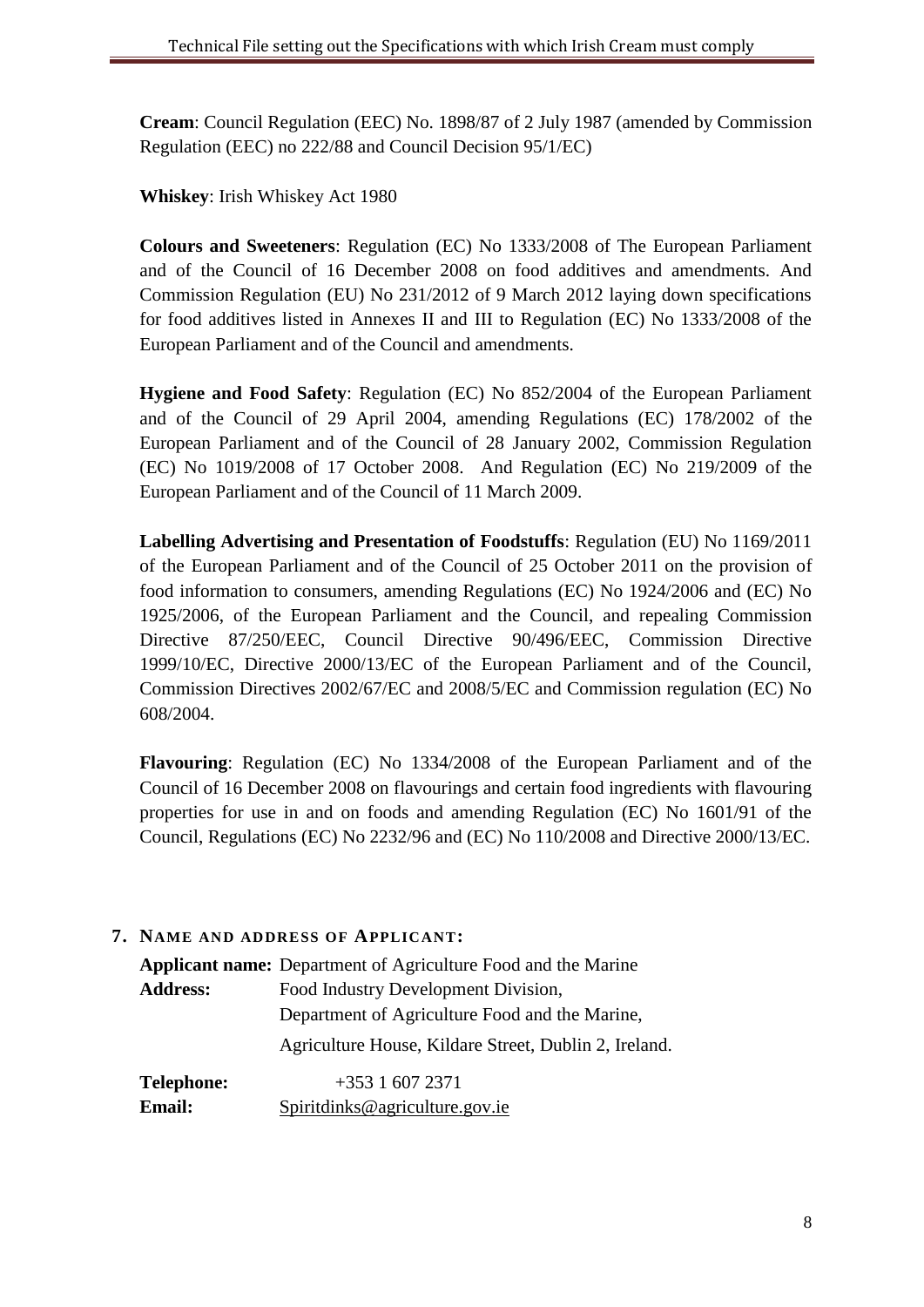#### **8. OFFICIAL CONTROLS:**

Controls on Irish Cream are based on meeting legislative requirements, implementing quality control systems and ongoing systems supervision of the control of the Geographical Indication "Irish Cream" by the competent authorities.

Verification of compliance with the provision of this technical file in the Member State's Ireland and the United Kingdom will be carried out respectively by the Department of Agriculture, Food and the Marine and Her Majesty's Revenue and Customs.

#### **8.1. Competent Authorities**

Irish Cream is an island of Ireland geographical indication. The competent control authorities responsible for geographical indications "Irish Cream" in the two jurisdictions are:

- 1) Department of Agriculture, Food and the Marine, Agriculture House, Kildare Street, Dublin 2, IRELAND
- 2) HMRC Alcohol Policy Team, 3W Ralli Quays, 3 Stanley Street, Salford M60 9LA, UNITED KINGDOM

#### **8.2. Control Bodies**

Irish Cream is an island of Ireland geographical indication. The control bodies responsible for geographical indications "Irish Cream" in the two jurisdictions are:

- 1) Department of Agriculture, Food and the Marine, Agriculture House, Kildare Street, Dublin 2, IRELAND
- 2) HMRC Alcohol Policy Team, 3W Ralli Quays, 3 Stanley Street, Salford M60 9LA, UNITED KINGDOM

#### <span id="page-10-0"></span>**9. LABELLING:**

Irish Cream is a geographical indication. The geographical link is supported by the presence of Irish dairy cream, Irish Whiskey and the creation of the category on the island of Ireland. In the context of a reference to the geographical indication, a reference to Irish Whiskey content which includes details of other alcohol content may be made.

Irish Cream must bear the Geographical Indication "Irish Cream". It may also bear the sales denomination "Liqueur".

This must  $-$ 

 Appear on the front of the bottle and on packaging or materials used for display purposes during the marketing of Irish Cream;